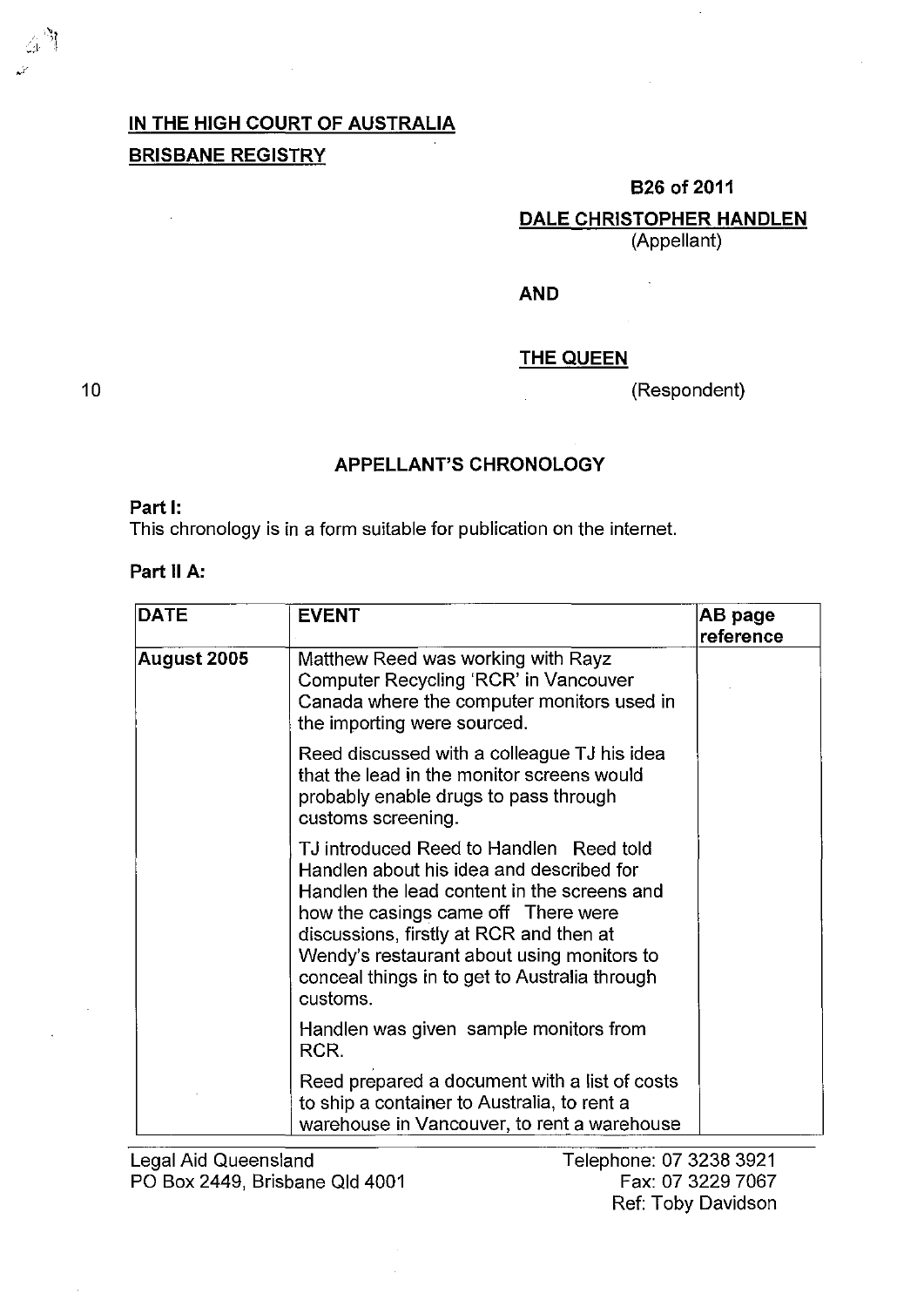|                                                | in Australia, freight costs, airline tickets and<br>packaging materials. He claimed this was<br>done at Handlen's request                                                                                                                                                               |  |
|------------------------------------------------|-----------------------------------------------------------------------------------------------------------------------------------------------------------------------------------------------------------------------------------------------------------------------------------------|--|
|                                                | Reed presented this plan to Handlen and a<br>person named Tom at a meeting a couple of<br>weeks later.                                                                                                                                                                                  |  |
| November 2005                                  | Reed had further contact with Handlen in<br>November 2005. Reed ordered a load of more<br>than 450 monitors though a broker. Reed paid<br>the deposit. He claimed that Handlen had<br>given him the cash for the deposit.                                                               |  |
| <b>January 2006</b>                            | TJ rented a warehouse in Vancouver through<br>his company Cyberdesk in Vancouver. Reed<br>paid for the balance of the monitors and<br>arranged for them to be delivered to the<br>warehouse. Reed claimed to have obtained<br>this money from Handlen.                                  |  |
| <b>Late February</b><br>or early March<br>2006 | Reed, TJ, Handlen, Paddison (Doc) and<br>Paddison's father-in-law came to the<br>warehouse to pack the monitors. Reed said<br>that he, along with TJ, Handlen and Paddison<br>started picking out the best monitors for the<br>task which were Sun Microsystems brand.                  |  |
|                                                | According to Reed, Handlen, Paddison and<br>Paddison's father-in-law arrived with the small<br>vacuum packed packs containing pills                                                                                                                                                     |  |
|                                                | Reed and TJ shifted the monitors which were<br>to be cut to Paddison and his father-in-law who<br>took the casings off and cut into the monitors,<br>with Handlen's assistance. The vacuum<br>sealed packs were packed inside the monitors,<br>and liquid cement was used to seal them. |  |
|                                                | Reed purchased airline tickets to Australia for<br>himself and Handlen through a travel agent.<br>He claimed that he obtained the money from<br>Handlen                                                                                                                                 |  |
|                                                | Reed had experience with overseas shipping<br>and he arranged for the freight of the monitors<br>to Australia.                                                                                                                                                                          |  |
|                                                | Reed travelled to Australia to arrange the<br>business side at this end. Reed had a friend,<br>Kelsey Nerbas who lived and worked in<br>Brisbane with whom he kept in regular contact.                                                                                                  |  |

 $\ddot{\phantom{0}}$ 

 $\mathcal{A}^{\mathcal{A}}$ 

 $\frac{1}{2}$ 

 $\omega^{\gamma}$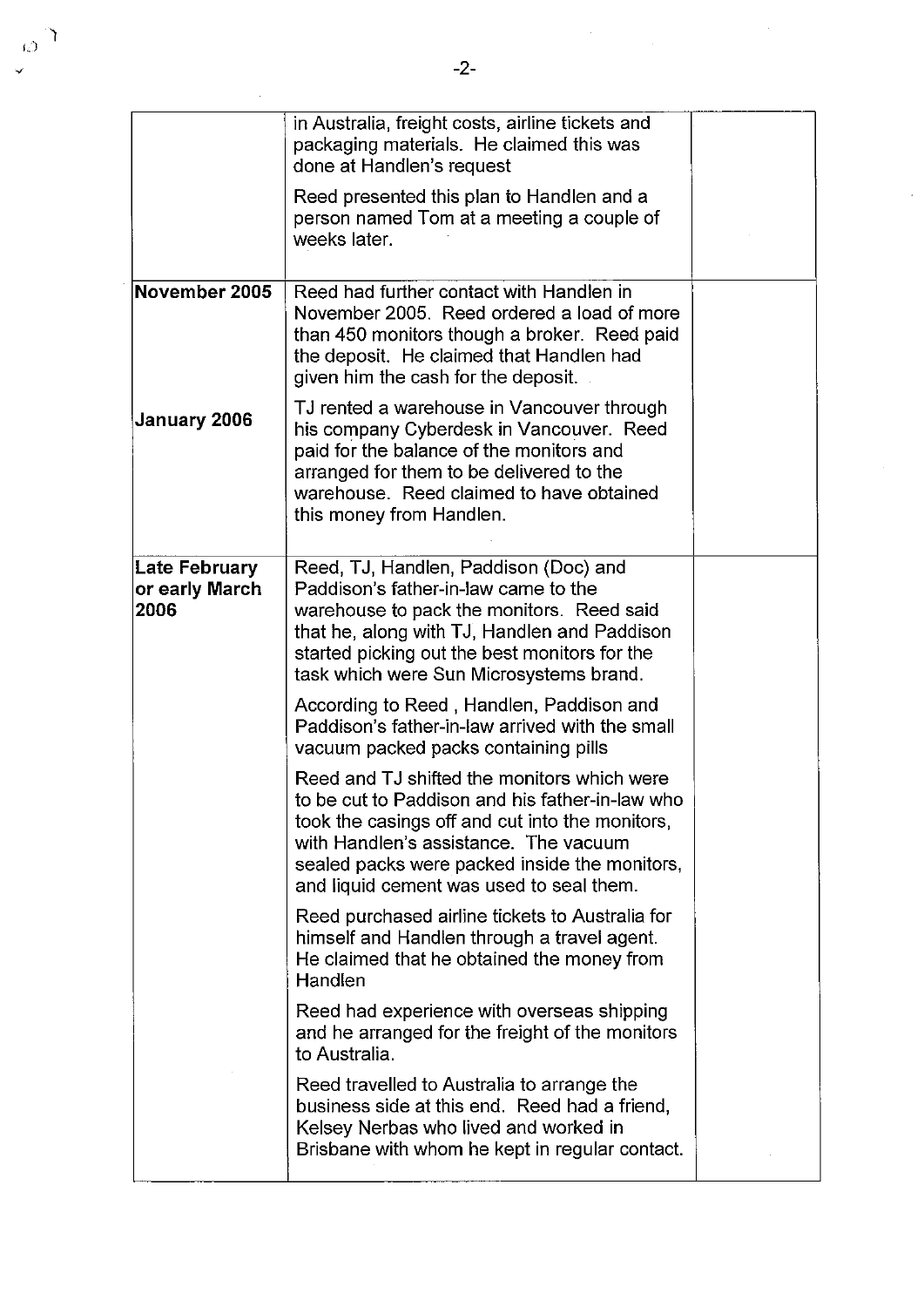| 6 April 2006                                         | Reed travelled to Brisbane with Handlen on 6<br>April 2006. (Travel records Ex 112).                                                                                                                                                                                                                                                                                                                                                                                                                                                                                                           |  |
|------------------------------------------------------|------------------------------------------------------------------------------------------------------------------------------------------------------------------------------------------------------------------------------------------------------------------------------------------------------------------------------------------------------------------------------------------------------------------------------------------------------------------------------------------------------------------------------------------------------------------------------------------------|--|
| Between 10<br><b>April and 21</b><br><b>May 2006</b> | Reed arranged for accommodation in Brisbane<br>with Ronald Eric Dowling manager of Spring<br>Hill Manor. Reed and Handlen stayed at<br>Spring Hill Manor. Dowling gave evidence that<br>he received the rent from Handlen although<br>rent receipts were issued to Reed.                                                                                                                                                                                                                                                                                                                       |  |
| 24 April 2006                                        | Reed arranged for the registration of a<br>company "Reliable Computer Conversions Pty<br>Ltd" "RCC" which was established for the<br>purpose of receiving the computer shipment.<br>Reed and Nerbas were the directors and<br>shareholders (Ex 60)                                                                                                                                                                                                                                                                                                                                             |  |
| 15 May 2006                                          | Reed leased warehouse at Unit 18/388<br>Newman Road Geebung (Ex 61-64). The real<br>estate agent Cameron Heim gave evidence of<br>showing properties to Reed and his friend<br>'Dale".                                                                                                                                                                                                                                                                                                                                                                                                         |  |
| <b>Around May 15</b><br>2006                         | Reed claimed Nerbas was told by Handlen<br>about the monitors containing drugs coming<br>into the country, at a dinner at Spring Hill.                                                                                                                                                                                                                                                                                                                                                                                                                                                         |  |
| <b>May 2006</b>                                      | According to Reed, Nerbas paid the costs<br>initially with Handlen to arrange for money to<br>be deposited in Nerbas' account. Bank<br>records showed deposits made from<br>Paddison's account and the account of his<br>defacto wife (Ex 111). These records were<br>disputed by Paddison.                                                                                                                                                                                                                                                                                                    |  |
| 20 May 2006                                          | Reed engaged Australian Customs<br>Professionals, a customs brokerage firm run by<br>Trent Barratt and Nick Wallace to assist with<br>customs clearance and continued to liaise with<br>this firm. Barratt's evidence was that Reed<br>was the person he dealt with and he spoke<br>with Nerbas only to relay information to Reed.<br>Neither Wallace nor Barratt ever met Handlen<br>or Paddison or had dealings with either of<br>them. Reed said that the funding of the<br>shipping container in Canada was paid for by<br>TJ and the customs clearance fees paid from<br>Nerbas' account. |  |

Ŷ,

 $\mathcal{L}_{\mathcal{L}}$ 

 $\hat{\vec{r}}$ 

 $\frac{1}{2}$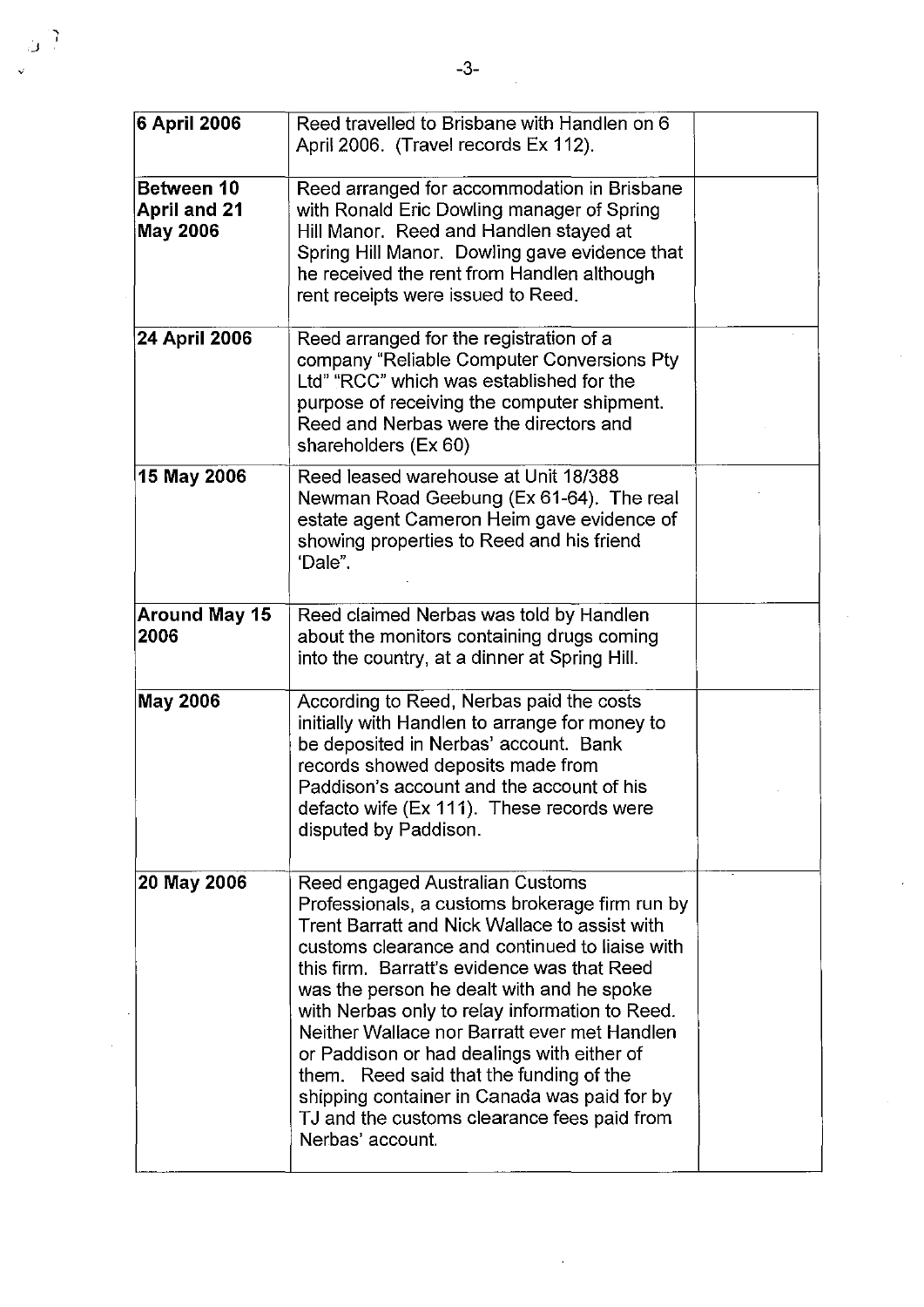| 20 May 2006          | Reed said he was given Dave Perry's contact<br>details by Handlen as someone who could<br>arrange to get the container cleared through<br>customs quickly. Reed passed Perry's details<br>to Customs broker Trent Barratt.                                                            |  |
|----------------------|---------------------------------------------------------------------------------------------------------------------------------------------------------------------------------------------------------------------------------------------------------------------------------------|--|
| 27 - 29 May<br>2006  | The container arrived around 27 May 2006 and<br>was delivered to the warehouse on or about 29<br>May 2006.                                                                                                                                                                            |  |
|                      | Reed said that he; Nerbas and Handlen were<br>present when the container was delivered to a<br>warehouse at 18/388 Newman Road,<br>Geebung.                                                                                                                                           |  |
|                      | Reed said that tools – knives screwdrivers and<br>tape - were purchase to unpack. Nerbas' bank<br>records show purchase which the prosecution<br>alleged to be tools.                                                                                                                 |  |
|                      | Reed operated a forklift and with Nerbas<br>operating a pallet jack inside the warehouse<br>unloaded the monitors with some assistance<br>from Handlen who had a shoulder injury.                                                                                                     |  |
| <b>Around 6 June</b> | Reed said that a week later Nerbas drove<br>Reed and Handlen to the warehouse. Reed<br>operated the pallet jack, bringing the pallets<br>over and cutting the plastic wrap and removing<br>the empty monitors which were on top of the<br>packaged monitors.                          |  |
|                      | Reed described a process of removing the<br>casings of the monitors and using a small<br>hammer to break the opening that had been<br>glued in place so that the packages could be<br>removed. Reed said the packages were the<br>same ones he had seen packed in there in<br>Canada. |  |
|                      | Reed said there were also other packages that<br>he didn't recognize which were 6-8 inch x 4<br>inches x 2 inches thick square-shaped<br>packages wrapped in silver with red around<br>them, and also four larger foot-long cylindrical<br>packages with red wrapping.                |  |
|                      | The process of unpacking took one day. Reed<br>said that he and Nerbas and Handlen left the<br>warehouse together. Reed said he saw<br>Handlen put some of the smaller packages into<br>a green shopping bag and take two of the big                                                  |  |

 $\frac{1}{2}$ 

 $\hat{\mathcal{L}}$ 

,.1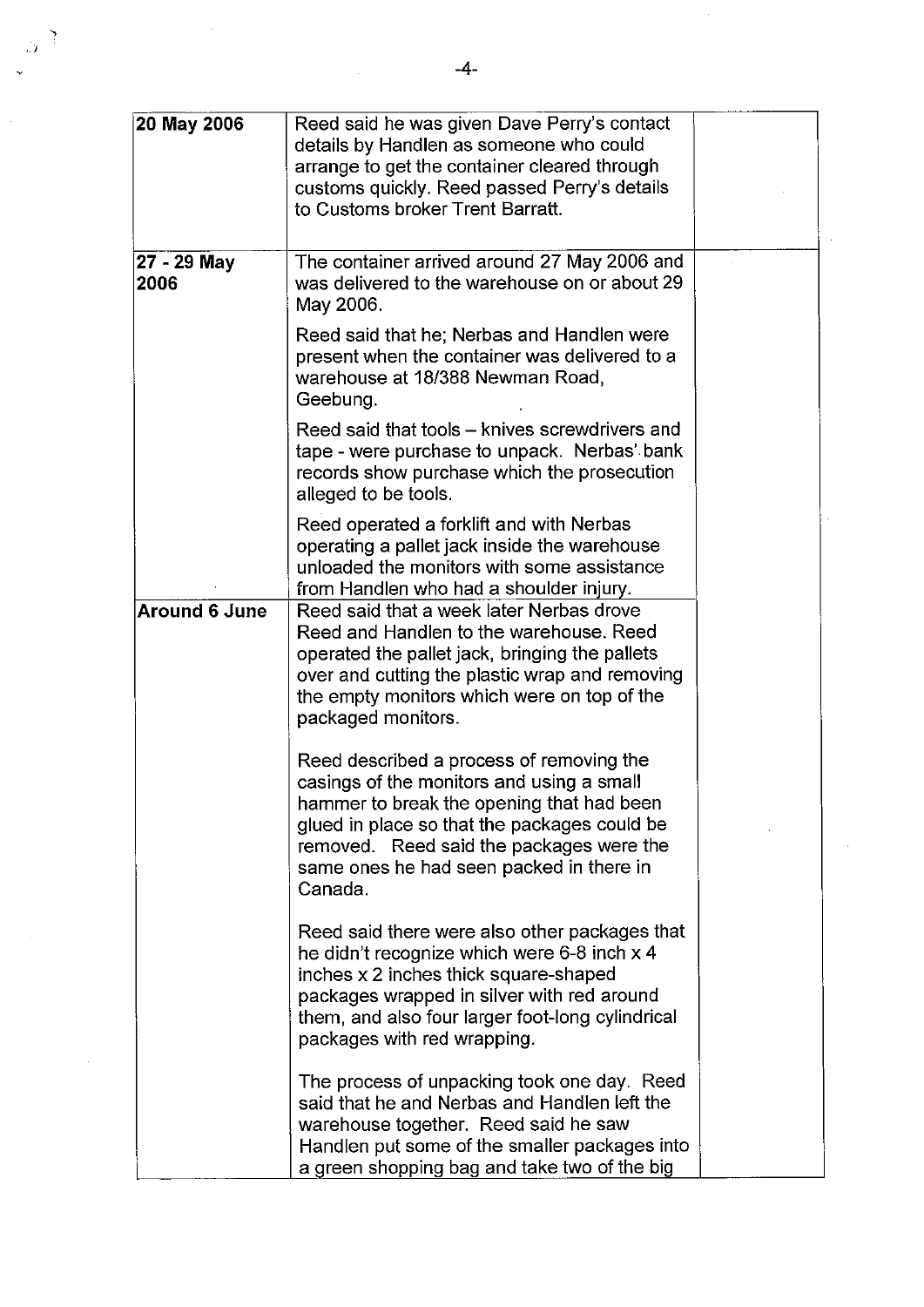$\frac{1}{2} \sum_{i=1}^{n} \frac{1}{2} \sum_{j=1}^{n} \frac{1}{2} \sum_{j=1}^{n} \frac{1}{2} \sum_{j=1}^{n} \frac{1}{2} \sum_{j=1}^{n} \frac{1}{2} \sum_{j=1}^{n} \frac{1}{2} \sum_{j=1}^{n} \frac{1}{2} \sum_{j=1}^{n} \frac{1}{2} \sum_{j=1}^{n} \frac{1}{2} \sum_{j=1}^{n} \frac{1}{2} \sum_{j=1}^{n} \frac{1}{2} \sum_{j=1}^{n} \frac{1}{2} \sum_{j=1}^{n$ 

 $\mathcal{L}^{\text{max}}$ 

|                    | red ones.<br>Reed said he saw Handlen put some pills into<br>smaller zip lock bags and said these were later<br>given to a person named John. An older Asian<br>man Reed understood to be "Frank" visited<br>their hotel suite and left with the green<br>shopping bag.                                                                                                                                                                                                                                                                                                                                                                          |  |
|--------------------|--------------------------------------------------------------------------------------------------------------------------------------------------------------------------------------------------------------------------------------------------------------------------------------------------------------------------------------------------------------------------------------------------------------------------------------------------------------------------------------------------------------------------------------------------------------------------------------------------------------------------------------------------|--|
|                    | Reed purchased a duffel bag (he claimed at<br>Handlen's request) and the packages were put<br>into duffel bags at Unit 18 by Reed, Nerbas<br>and Handlen.                                                                                                                                                                                                                                                                                                                                                                                                                                                                                        |  |
|                    | Reed said that two Asian males came to<br>Reed's suite at Oaks North Quay and collected<br>the packets of pills. Reed counted the<br>packages, and what was in the packages,<br>communicated with "Frank" by phone and<br>handed over a piece of a Canadian five or ten<br>dollar bill to the Asian male that arrived as<br>arranged. He obtained a luggage trolley, put<br>the duffle bags on them, looked inside and<br>wrote the count on a piece of paper, took the<br>trolley in the elevator and to the van waiting<br>outside where the bags were loaded. Reed<br>claimed to have done all this following<br>communications with Handlen. |  |
| <b>7 July 2006</b> | Reed obtained a sailing schedule from the<br>customs broker Nick Wallace (Ex 12 and 13).<br>He claimed to have done this because<br>Handlen contacted him after Reed and Nerbas<br>had returned to Canada. Reed understood<br>there would be two more shipments, based on<br>advice from Frank to Handlen that there should<br>be a second shipment with just monitors, as<br>Customs would be more likely to check the<br>second shipment.                                                                                                                                                                                                      |  |
|                    | Reed attended a meeting with Handlen and TJ<br>in a diner in Abbotsford (Canada) to discuss<br>the next shipment.                                                                                                                                                                                                                                                                                                                                                                                                                                                                                                                                |  |
|                    | Reed sourced another load of monitors and<br>saw them delivered.                                                                                                                                                                                                                                                                                                                                                                                                                                                                                                                                                                                 |  |
|                    | Reed was involved in transport arrangements<br>for the second and third containers and<br>shipping arrangements.                                                                                                                                                                                                                                                                                                                                                                                                                                                                                                                                 |  |

 $\label{eq:2.1} \frac{1}{\sqrt{2\pi}}\int_{0}^{\infty}\frac{1}{\sqrt{2\pi}}\left(\frac{1}{\sqrt{2\pi}}\right)^{2\alpha} \frac{1}{\sqrt{2\pi}}\left(\frac{1}{\sqrt{2\pi}}\right)^{\alpha} \frac{1}{\sqrt{2\pi}}\left(\frac{1}{\sqrt{2\pi}}\right)^{\alpha} \frac{1}{\sqrt{2\pi}}\left(\frac{1}{\sqrt{2\pi}}\right)^{\alpha} \frac{1}{\sqrt{2\pi}}\left(\frac{1}{\sqrt{2\pi}}\right)^{\alpha} \frac{1}{\sqrt{2\pi}}\left(\frac{1}{\sqrt{2\pi}}\right$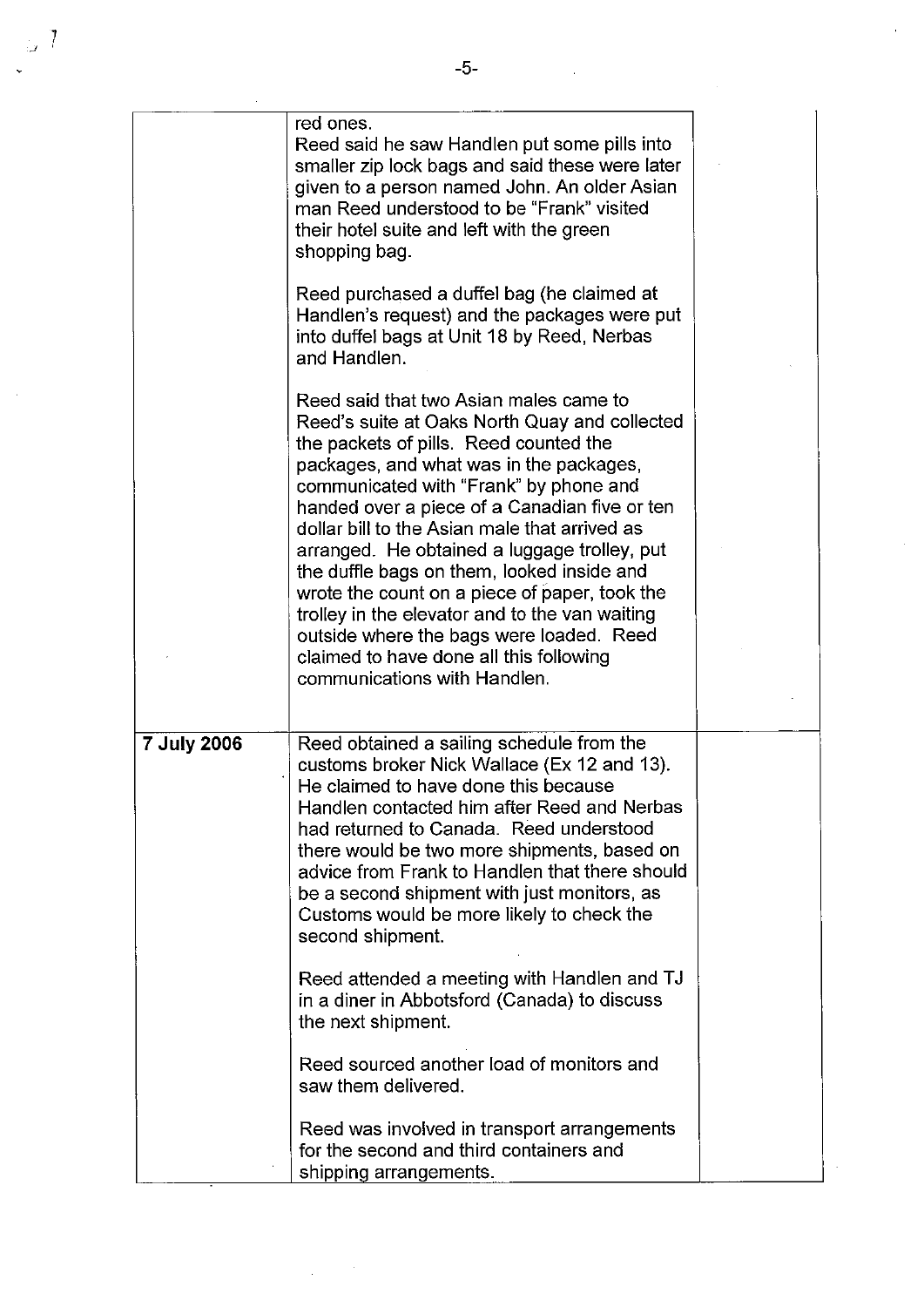|                       | Reed said that the preparation of the monitors<br>for the third shipment was done at Paddison's<br>house at Abbotsford, British Columbia. Reed<br>took the monitors to the Abbotsford place in<br>Handlen's mini-van with TJ and Handlen. Reed<br>said he saw one package of cocaine.<br>Reed said he and Paddison and another<br>person, Kyle, loaded monitors into Handlen's<br>van. Handlen was not present. Reed drove<br>his vehicle behind Handlen's van containing<br>the monitors as they were later transported<br>from the Abbotsford address to the warehouse.                                                                              |  |
|-----------------------|--------------------------------------------------------------------------------------------------------------------------------------------------------------------------------------------------------------------------------------------------------------------------------------------------------------------------------------------------------------------------------------------------------------------------------------------------------------------------------------------------------------------------------------------------------------------------------------------------------------------------------------------------------|--|
| 10 August 2006        | Reed flew to Australia (flight records Ex 112).                                                                                                                                                                                                                                                                                                                                                                                                                                                                                                                                                                                                        |  |
|                       |                                                                                                                                                                                                                                                                                                                                                                                                                                                                                                                                                                                                                                                        |  |
| 11 August 2006.       | Reed hired a Kennards storage unit at 20<br>Northlink Place Virginia together with Nerbas<br>(EX 43).                                                                                                                                                                                                                                                                                                                                                                                                                                                                                                                                                  |  |
| <b>20 August 2006</b> | Reed and Nerbas flew to Sydney returning the<br>following day. According to Reed the purpose<br>of the trip was to collect \$50,000 from the<br>Asian man named Frank (Shen). Reed<br>claimed this was done on Handlen's<br>instructions. Reed gave half in cash to Nerbas<br>to reimburse him for the rent on the Geebung<br>warehouse. Reed requested Shen to transfer<br>another \$10,000 to Nerbas' account. (Bank<br>Records for Nerbas show deposit of \$24,800<br>on 22 August 2006 and a further deposit of<br>\$10,000 on 30 August).<br>Reed was in Australia when a second<br>container (without drugs) arrived and he<br>helped unload it. |  |
| 4 September<br>2006   | Paddison arrived in Australia.                                                                                                                                                                                                                                                                                                                                                                                                                                                                                                                                                                                                                         |  |
| 6 September<br>2006   | Handlen arrived in Australia<br>(Ex 112) Reed said he received a phone call<br>from Handlen who told him he was in Sydney.<br>A Stamford Hotel employee Lauren Callery<br>confirmed Handlen's wife Rose Moschetti had<br>rented a room (Ex 49, 50) with a man matching<br>Handlen's description, and had been visited by<br>a man she identified from a photoboard as<br>Shen (Ex 51).                                                                                                                                                                                                                                                                 |  |
| ∣8 September          | Customs officers examined the third shipment                                                                                                                                                                                                                                                                                                                                                                                                                                                                                                                                                                                                           |  |

 $\ddot{\phantom{a}}$ 

 $\frac{1}{2}$  $\mathbf{v}$ 

 $\frac{1}{2}$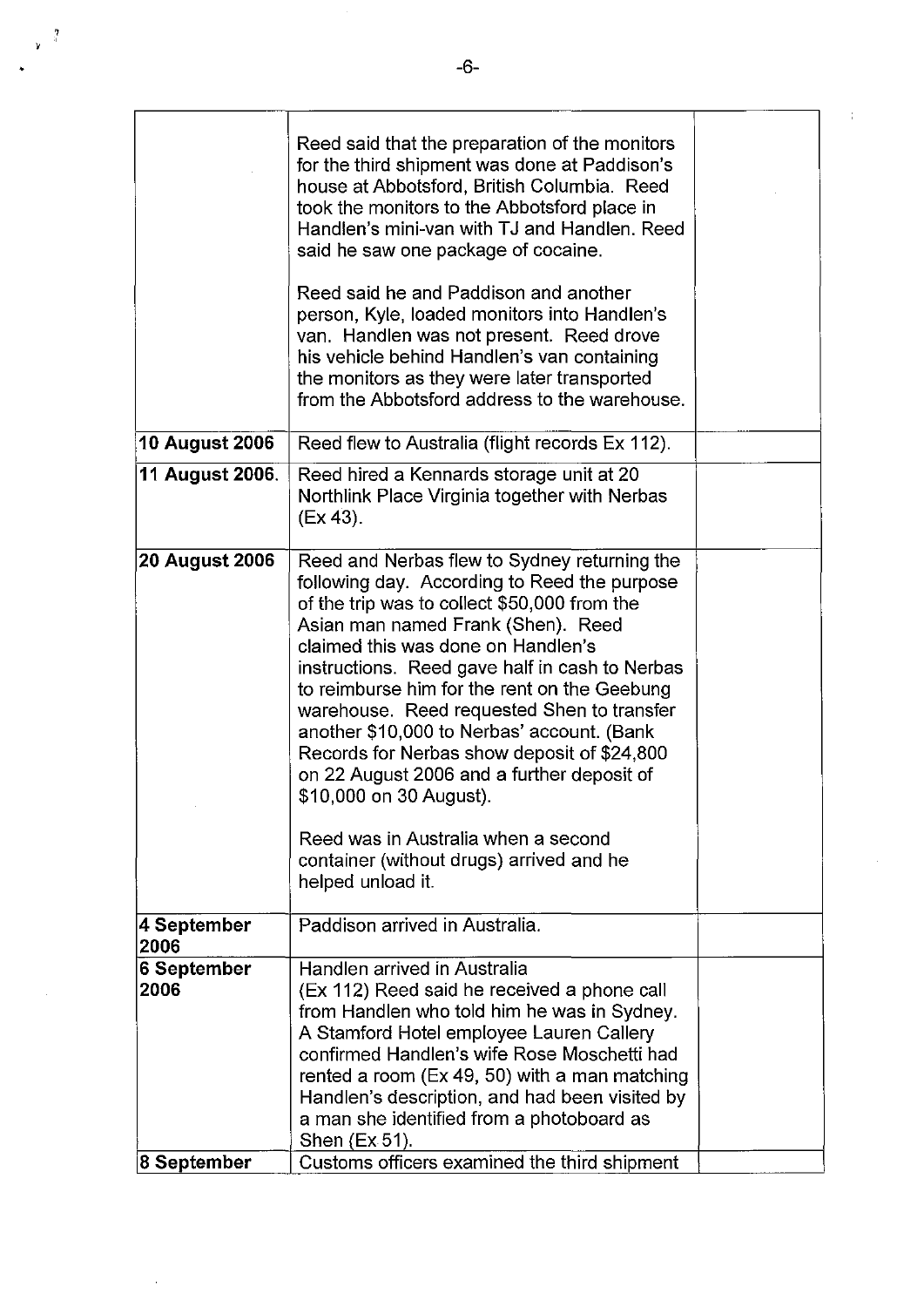$\mathcal{L}_{\text{max}}$ 

 $\label{eq:2.1} \mathcal{L}(\mathbf{z}) = \mathcal{L}(\mathbf{z}) + \mathcal{L}(\mathbf{z})$ 

 $\hat{\mathcal{L}}$ 

 $\mathcal{L}^{\text{max}}_{\text{max}}$  and  $\mathcal{L}^{\text{max}}_{\text{max}}$ 

| 2006                 | and located packages of drugs. AFP were<br>alerted by Customs. AFP located 135.kg of<br>powder containing cocaine, and 121,291<br>tablets which contained a mix of MDMA and<br>methamphetamine. Police removed all the<br>drugs from the monitors and replaced with<br>placebos.<br>After discovery of the drugs AFP commenced<br>surveillance and obtained telephone<br>interception warrants. The calls recorded for<br>Handlen, Paddison and Reed apparently<br>concerned the progress of a container through<br>Customs. Handlen communicated by<br>telephone with a person alleged to be "Frank"<br>(Shen) about the progress of the container.<br>Reed communicated with the Customs brokers<br>regarding the delays in the delivery of the |  |
|----------------------|---------------------------------------------------------------------------------------------------------------------------------------------------------------------------------------------------------------------------------------------------------------------------------------------------------------------------------------------------------------------------------------------------------------------------------------------------------------------------------------------------------------------------------------------------------------------------------------------------------------------------------------------------------------------------------------------------------------------------------------------------|--|
| 12 September<br>2006 | container and informed Handlen of its<br>progress.<br>Reed told Paddison there had been a problem<br>with the paperwork from the shipping<br>company, later advised him that the container<br>had cleared, was going to be fumigated and<br>would be available on Thursday.                                                                                                                                                                                                                                                                                                                                                                                                                                                                       |  |
|                      | Telephone calls recorded on 13 and 14<br>September between Reed and Paddison<br>discuss delays with the clearance of a<br>container. Reed kept Paddison up to date with<br>delivery times.                                                                                                                                                                                                                                                                                                                                                                                                                                                                                                                                                        |  |
| 14 September<br>2006 | Reed and Nerbas visited the Eye Spy Shop<br>(surveillance) and the assistant was overheard<br>to say they didn't have "anything that detects<br>government GPS".                                                                                                                                                                                                                                                                                                                                                                                                                                                                                                                                                                                  |  |
| 17 September<br>2006 | At Coolangatta Reed obtained money from<br>Handlen for payments to Customs Brokers and<br>capital expenses, and according to Reed,<br>Handlen negotiated a payment to Nerbas of<br>\$100,000. Surveillance officers observed<br>Handlen Reed and Nerbas together at Twin<br>Towns.                                                                                                                                                                                                                                                                                                                                                                                                                                                                |  |
|                      | Reed subsequently paid \$5,000 to the customs<br>brokers. This was confirmed by the evidence<br>of Nick Wallace.                                                                                                                                                                                                                                                                                                                                                                                                                                                                                                                                                                                                                                  |  |
| 18 September         | Handlen met with David Perry the union official                                                                                                                                                                                                                                                                                                                                                                                                                                                                                                                                                                                                                                                                                                   |  |

 $\label{eq:2.1} \frac{1}{\sqrt{2}}\left(\frac{1}{\sqrt{2}}\right)^{2} \left(\frac{1}{\sqrt{2}}\right)^{2} \left(\frac{1}{\sqrt{2}}\right)^{2}$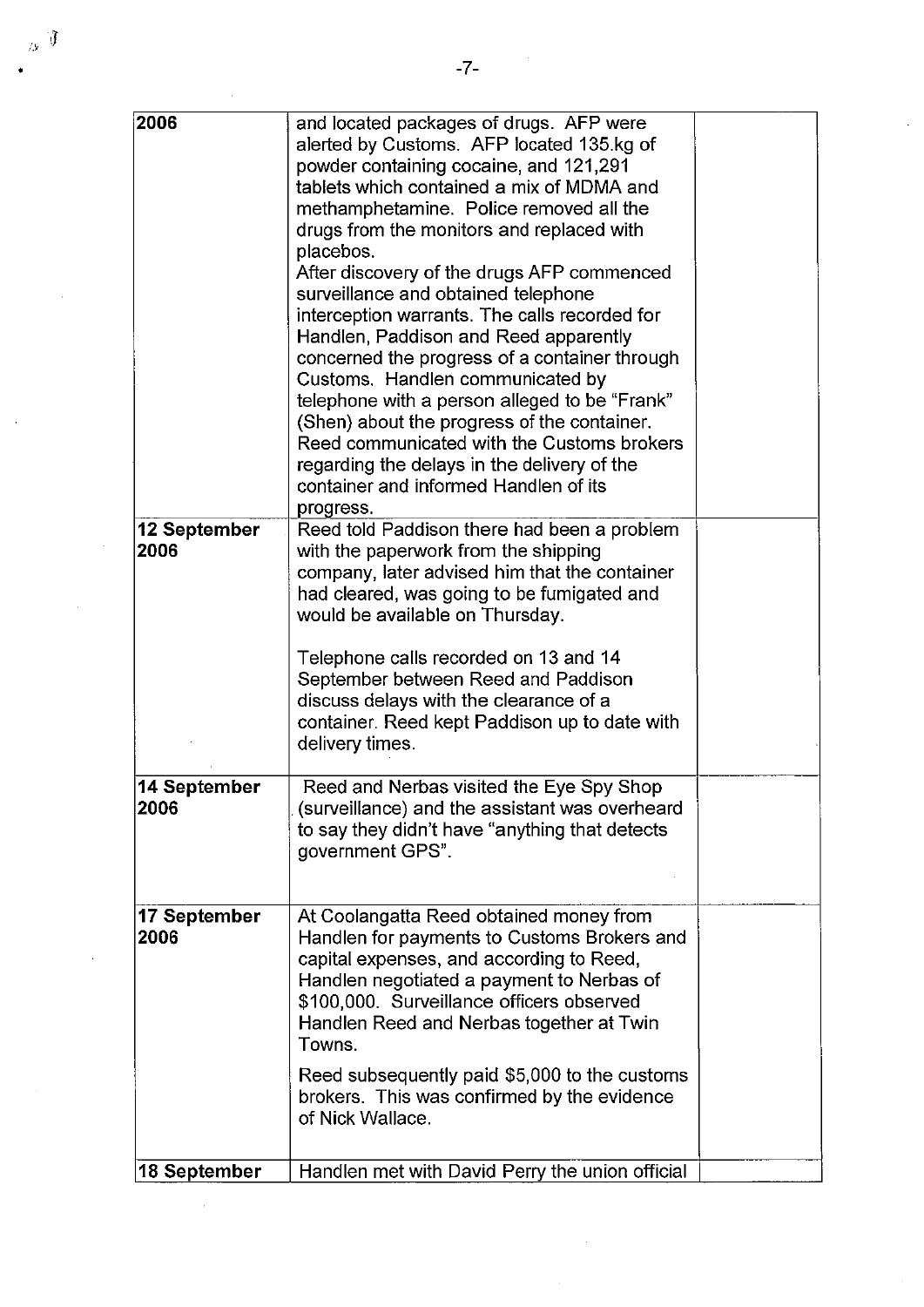| 2006                  | at the Colmslie Hotel. Prior to this meeting<br>Reed said he gave Handlen details of the<br>container and the ship which Handlen took to<br>the meetings                                                                                                                                                                                                                                                                                                                                                                                                                                                                                             |  |
|-----------------------|------------------------------------------------------------------------------------------------------------------------------------------------------------------------------------------------------------------------------------------------------------------------------------------------------------------------------------------------------------------------------------------------------------------------------------------------------------------------------------------------------------------------------------------------------------------------------------------------------------------------------------------------------|--|
| ∣18 September<br>2006 | Reed took the train with Paddison to unload<br>the third container (surveillance). Reed and<br>Paddison walked towards Geebung Railway<br>Station and got into a car (Audi 964-JDL)<br>driven by Nerbas.                                                                                                                                                                                                                                                                                                                                                                                                                                             |  |
|                       | Reed observed that the container was packed<br>differently to when he had last seen it in<br>Canada. Reed telephoned Handlen Reed<br>telephoned Nick Wallace the customs broker<br>about the contents being disturbed. Nerbas<br>conducted computer searches regarding<br>Customs drug busts. Reed told Handlen at a<br>meeting at Gambaros restaurant that he and<br>Nerbas thought it unlikely that Customs would<br>have searched the container and left the<br>contents disturbed. Reed said that Handlen<br>seem to accept this theory.<br>According to Reed, Handlen instructed Reed<br>and Paddison to make an inspection of the<br>monitors. |  |
|                       | Reed and Nerbas arranged for a suitable rental<br>vehicle to transport the drugs once they were<br>unpacked.                                                                                                                                                                                                                                                                                                                                                                                                                                                                                                                                         |  |
|                       | Reed and Paddison completed unloading. The<br>next day they went back to the warehouse, on<br>Reed's version, to determine whether the<br>packages of drugs were still there.                                                                                                                                                                                                                                                                                                                                                                                                                                                                        |  |
|                       | Reed and Paddison purchased luggage to<br>carry the goods and purchased cleaning<br>supplies which Paddison was observed to be<br>carrying to the warehouse. They caught the<br>train to the warehouse. They were under AFP<br>surveillance. Police had installed a camera in<br>the interior of the unit which recorded the<br>activities inside.                                                                                                                                                                                                                                                                                                   |  |
|                       | Reed said he saw Paddison look inside a<br>monitor, shake his head and put the casing<br>back on. Paddison's fingerprints were located<br>on the inside of the casing of one of the                                                                                                                                                                                                                                                                                                                                                                                                                                                                  |  |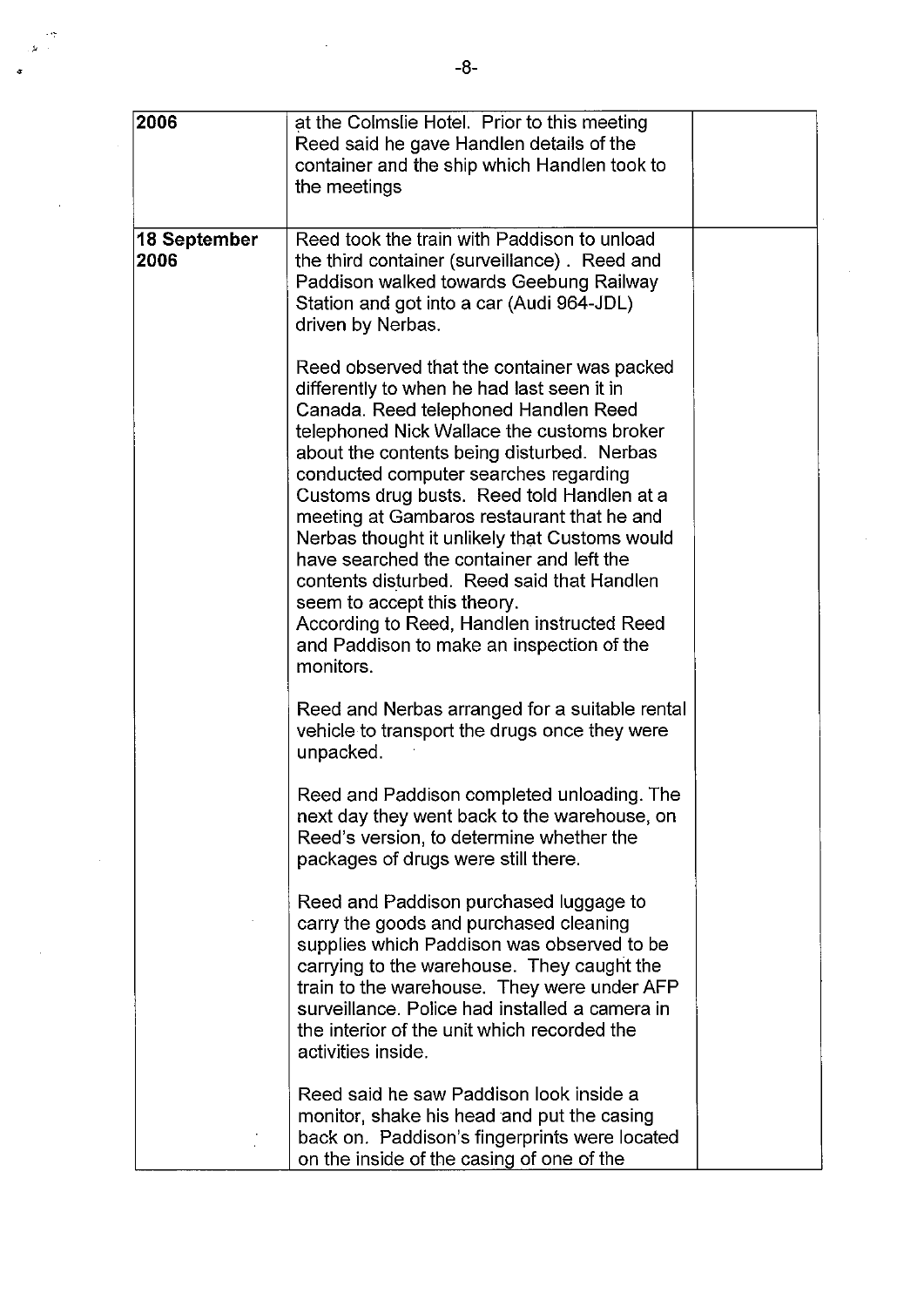$\overline{\omega}$ 

 $\hat{\mathcal{A}}$ 

 $\sim \sqrt{2}$ 

 $\hat{\mathcal{L}}$ 

|                      | monitors Paddison gave evidence that he had<br>assisted Reed in Vancouver to move some<br>computer monitors, including the backs of<br>monitors, which were stacked on pallets in a<br>warehouse.<br>Reed said that he and Paddison took the<br>gloves off, turned the lights off, locked the<br>storage unit and returned to the railway station<br>(surveillance).   |  |
|----------------------|------------------------------------------------------------------------------------------------------------------------------------------------------------------------------------------------------------------------------------------------------------------------------------------------------------------------------------------------------------------------|--|
| 20 September<br>2006 | Handlen met with David Perry and another<br>associate Taylor at the Jubilee Hotel<br>(surveillance)                                                                                                                                                                                                                                                                    |  |
| 20 September<br>2006 | Reed and Paddison were arrested at the<br>station.                                                                                                                                                                                                                                                                                                                     |  |
| 20 September<br>2006 | Handlen arrested.                                                                                                                                                                                                                                                                                                                                                      |  |
| 20 September<br>2006 | Search warrant by AFP officers at<br>Rentaustralia offices which had been occupied<br>by Nerbas. Files were seized and the AFP<br>computer examiner examined the computer<br>hard drive and located an internet search<br>history including a number of search items<br>including "Australian customs drug bust" on 18<br>September 2006.                              |  |
| 21 September<br>2006 | Police searched the warehouse and seized the<br>computer monitors. Subsequent examination<br>for fingerprints by Gerritsen (and identification<br>of left middle finger of Paddison [Ex 75] on<br>inside of outer casing of Computer monitor. In<br>one of them a packet of tablets similar though<br>not identical to those seized from this shipment<br>was located. |  |

## **Part 11 B:**

| <b>DATE</b>     | <b>EVENT</b>       | $ AB\>page$<br>reference |
|-----------------|--------------------|--------------------------|
| $ 8-9$ May 2008 | Pre-trial hearing. |                          |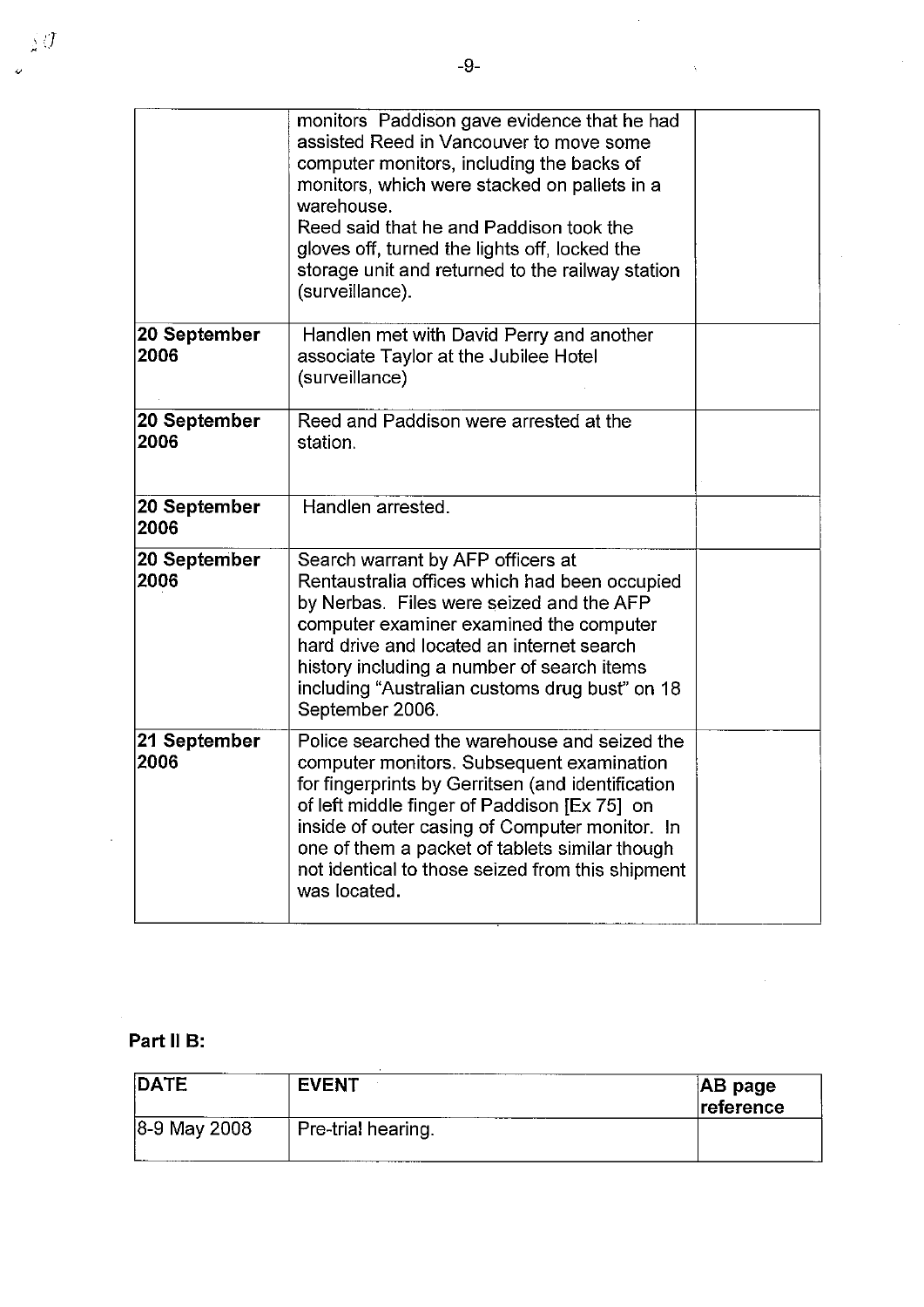| 24 November<br>2008 | Crown opened its case.                                                                                                                                                                                                                                                                                  |  |
|---------------------|---------------------------------------------------------------------------------------------------------------------------------------------------------------------------------------------------------------------------------------------------------------------------------------------------------|--|
| 25 November<br>2008 | Application by Handlen to for discharge of<br>Juror 7 (who knew MUA officer).                                                                                                                                                                                                                           |  |
| 26 November<br>2008 | Question from the jury:<br>"Your Honour, could you please read through<br>the charges laid against each of the<br>defendants? Could we please have the<br>charges printed on to a piece of paper? Can<br>you please clarify the defendants are linked by<br>association; do we take this into account?" |  |
| 26 November<br>2008 | Judge answered question from jury.                                                                                                                                                                                                                                                                      |  |
| 29 November<br>2008 | Question from the jury:<br>"Your Honour, can you please clarify the<br>charge of attempting to possess and the<br>definition of this charge as compared to<br>possession."                                                                                                                              |  |
| 2 December<br>2008  | Judge raises issue of the meaning of 'import'<br>with counsel.                                                                                                                                                                                                                                          |  |
| 4 December<br>2008  | Application on behalf of Nerbas for discharge<br>of the jury.                                                                                                                                                                                                                                           |  |
| 4 December<br>2008  | Nerbas re-arraigned and pleaded guilty to<br>counts 1, 3, 4, 5.                                                                                                                                                                                                                                         |  |
| 5 December<br>2008  | Application by Handlen to discharge jury -<br>refused.                                                                                                                                                                                                                                                  |  |
| 5 December<br>2008  | Crown case closed.                                                                                                                                                                                                                                                                                      |  |
| 5 December<br>2008  | Handles elects not to give or call evidence.                                                                                                                                                                                                                                                            |  |
| 5 December<br>2008  | Paddison elects to give evidence.                                                                                                                                                                                                                                                                       |  |
| 8 December<br>2008  | Application by Mr Mumford for leave to<br>withdraw as Handlen's counsel.                                                                                                                                                                                                                                |  |
| 8 December<br>2008  | Reasons given for refusal to grant application<br>to discharge jury on 5/12/08.                                                                                                                                                                                                                         |  |
| 8 December<br>2008  | Mr Mumford granted leave to withdraw.                                                                                                                                                                                                                                                                   |  |
| 9 December<br>2008  | Mr Richards appears for Handlen.                                                                                                                                                                                                                                                                        |  |

.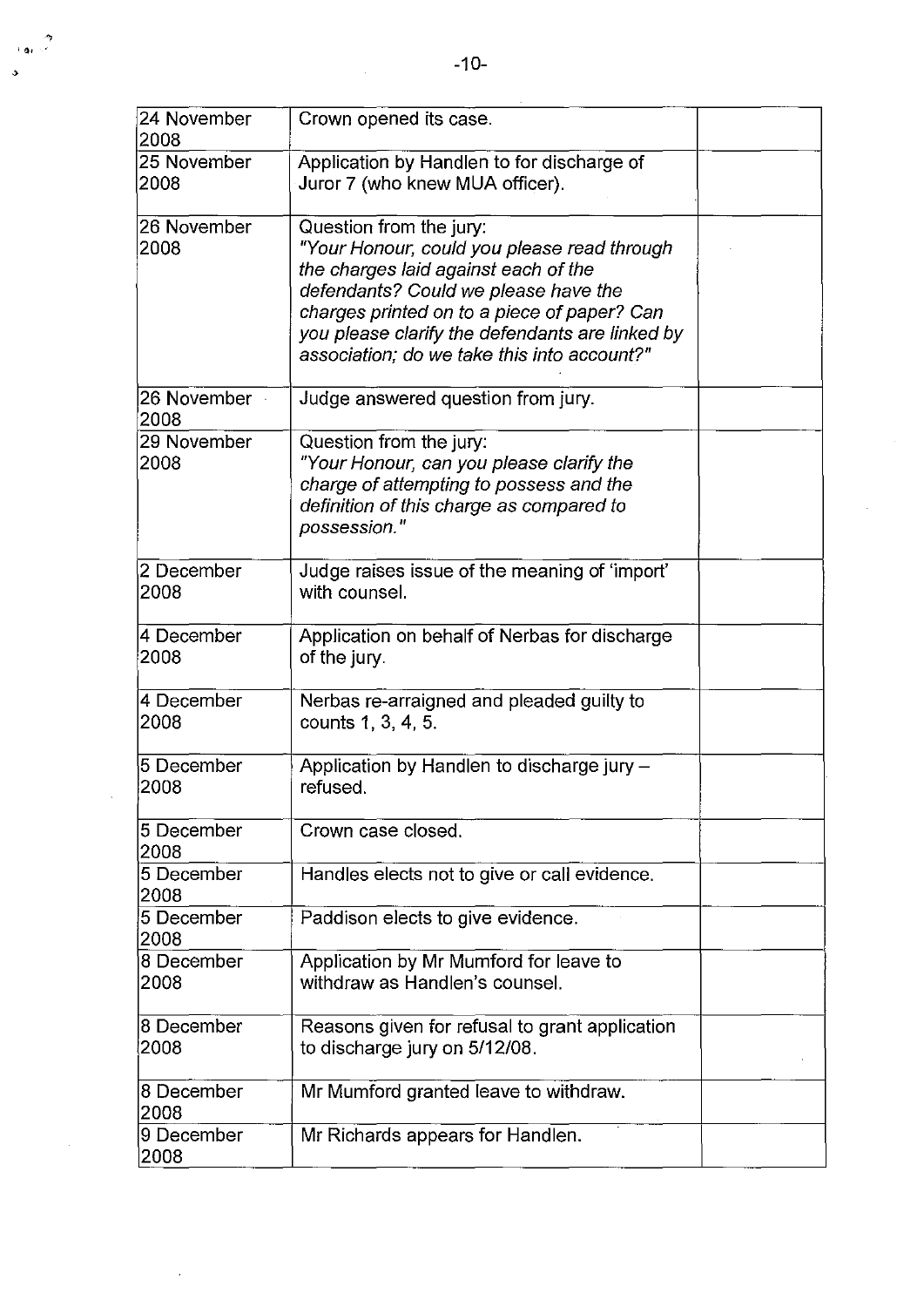$\frac{1}{2}$ 

 $\frac{1}{2}$ 

| 9 December<br>2008     | Application by Mr Richards on behalf of<br>Handlen to discharge jury - refused, reasons<br>given.          |  |
|------------------------|------------------------------------------------------------------------------------------------------------|--|
| 9 December<br>2009     | Application by Mr Richards to discharge jury<br>refused.                                                   |  |
| 9 December<br>2008     | Application by Mr Richards to withdraw as<br>counsel for Handlen - granted.                                |  |
| 12 December<br>2008    | Application by Handlen to recall crown<br>witnesses - refused.                                             |  |
| 12 December<br>2008    | Application by Handlen to declare a mistrial on<br>the basis of refusal to recall witnesses -<br>refused.  |  |
| 12 December<br>2008    | Counsel for Paddison joins application for<br>mistrial on instructions from client - refused.              |  |
| 12 December<br>2008    | Counsel opens case for defence (Paddison).                                                                 |  |
| 12 December<br>2008    | Paddison gives evidence.                                                                                   |  |
| 15 December<br>2008    | Application by Mr Gundelach to withdraw as<br>counsel for Paddison - granted.                              |  |
| 15 December<br>2008    | Reasons given for rulings on 12 December<br>2008 in relation to refusing an application for a<br>mistrial. |  |
| 15 December<br>2008    | Paddison address.                                                                                          |  |
| 15 December<br>2008    | Crown address.                                                                                             |  |
| 16 December<br>2008    | Handlen address.                                                                                           |  |
| 16-17 December<br>2008 | Judge's directions.                                                                                        |  |
| 17 December<br>2008    | Jury retired 10:33am.                                                                                      |  |
| 18 December<br>2008    | Verdicts 4:53pm.                                                                                           |  |
| 15 January 2009        | Notice of Appeal filed in the Court of Appeal for<br>Handlen.                                              |  |
| 20 January 2009        | Mentioned and adjourned.                                                                                   |  |
| 4 June 2009            | Sentencing submissions.                                                                                    |  |

 $\mathcal{L}$ 

 $\sim$   $\sim$ 

 $\sim$ 

 $\ddot{\textbf{a}}$